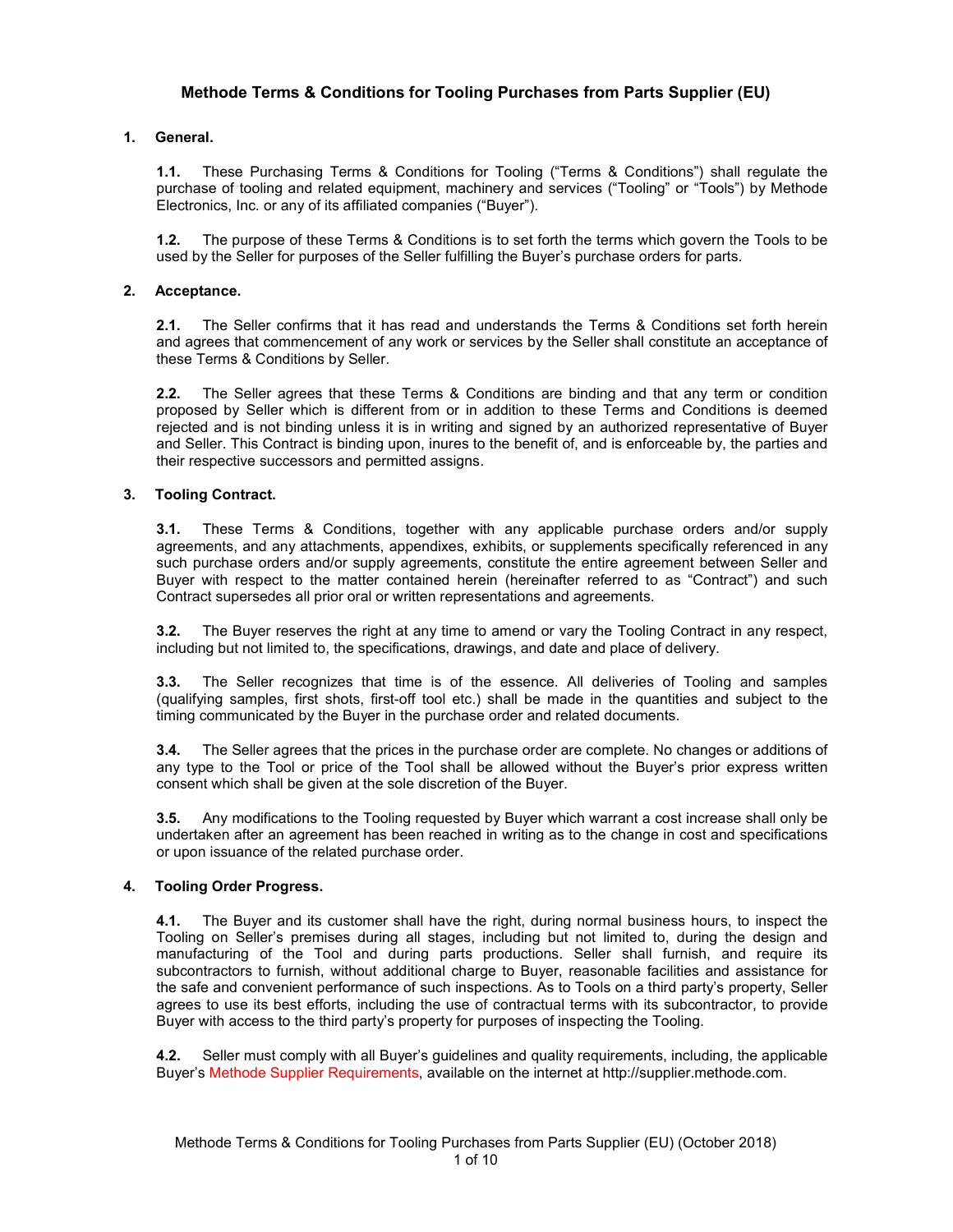**4.3.** In the event that the Seller fails to meet the Tooling or sample specifications or delivery dates, Buyer shall have the full discretionary right, notwithstanding any payment made or any prior inspection or test, to reject the Tooling or samples or require correction by the Seller at the Seller's expense.

## **5. Subcontracting/Assignment.**

**5.1.** Seller shall not assign or delegate any of its rights or obligations under this Contract or subcontract any of its performance of this Contract without Buyer's prior written consent. No assignment, delegation or subcontract by Seller, with or without Buyer's consent, shall relieve Seller of any of its obligations under this Contract or prejudice any of Buyer's rights against Seller whether arising before or after the date of any assignment, delegation or subcontract.

## **6. Force Majeure.**

**6.1.** Neither Buyer nor Seller will be liable for any delay or failure to perform its obligations hereunder if, and to the extent that such delay or failure to perform is caused by an event or occurrence which is unforeseeable on execution of the Contract, unavoidable, and beyond the reasonable control of the party and without its fault or negligence, including, but not limited to, acts of God, actions by any governmental authority (whether valid or invalid), fires, floods, windstorms, riots, explosions, natural disasters, wars, sabotage, labour problems such as lockouts, strikes and slowdowns, inability to obtain power, material, labour, equipment or transportation, or court injunction or order; provided that written notice of such delay (including the anticipated duration of the delay) shall be given by the affected party to the other party within ten (10) calendar days from the occurrence of this event.

**6.2.** During the period of such delay or failure to perform by Seller, Buyer may, at its option, procure the Tools from other sources, without liability to Seller, or have Seller provide the Tools from other sources at a price agreed upon by the parties.

**6.3.** Buyer may terminate all or any part of this Contract without liability upon written notice to Seller if such delay or failure to perform by Seller lasts more than thirty (30) calendar days.

### **7. Confidentiality.**

**7.1.** Seller shall not, and shall require that its subcontractors shall not, disclose to third parties any information regarding Buyer, Buyer's business, or Buyer's customers, including without limitation any information regarding purchase orders, trade secrets, technical data, specifications, plans, processes, test results, pricing information, quality procedures and results, customer information, drawings or other confidential or proprietary information. Seller agrees not to use such information, and to require in writing that its subcontractors not use such information, for any purpose other than for purposes of performance of the purchase order, without Buyer's prior written consent. Seller shall at all times protect the confidentiality of such information. In the event that Seller is required to disclose all or part of such information under the terms of a valid and effective subpoena, court order, governmental rule or regulation or other judicial requirement, Seller shall immediately notify Buyer so that Buyer may seek an appropriate protective order. Upon Buyer's request at any time, and in any event upon the completion, termination or cancellation of the purchase order, Seller shall return to Buyer all such information and all copies thereof.

**7.2.** Seller agrees to be bound, and will require its subcontractors to be bound, by the terms and conditions of any non-disclosure agreement agreed between Buyer and Seller.

### **8. Applicable Law and Dispute Resolution.**

**8.1.** The laws of England and Wales shall govern the terms of this Contract, and the parties submit to the exclusive jurisdiction of the English courts to resolve any disputes arising under or in connection with this Contract. The parties specifically disclaim application of the United Nations Convention on Contracts for the International Sale of Goods.

**8.2.** Buyer and Seller will attempt to settle any claim or controversy arising out of this Contract through consultation and negotiation in good faith and spirit of mutual cooperation. Disputes will be resolved by the following process. The dispute will be submitted in writing to a panel of two (2) senior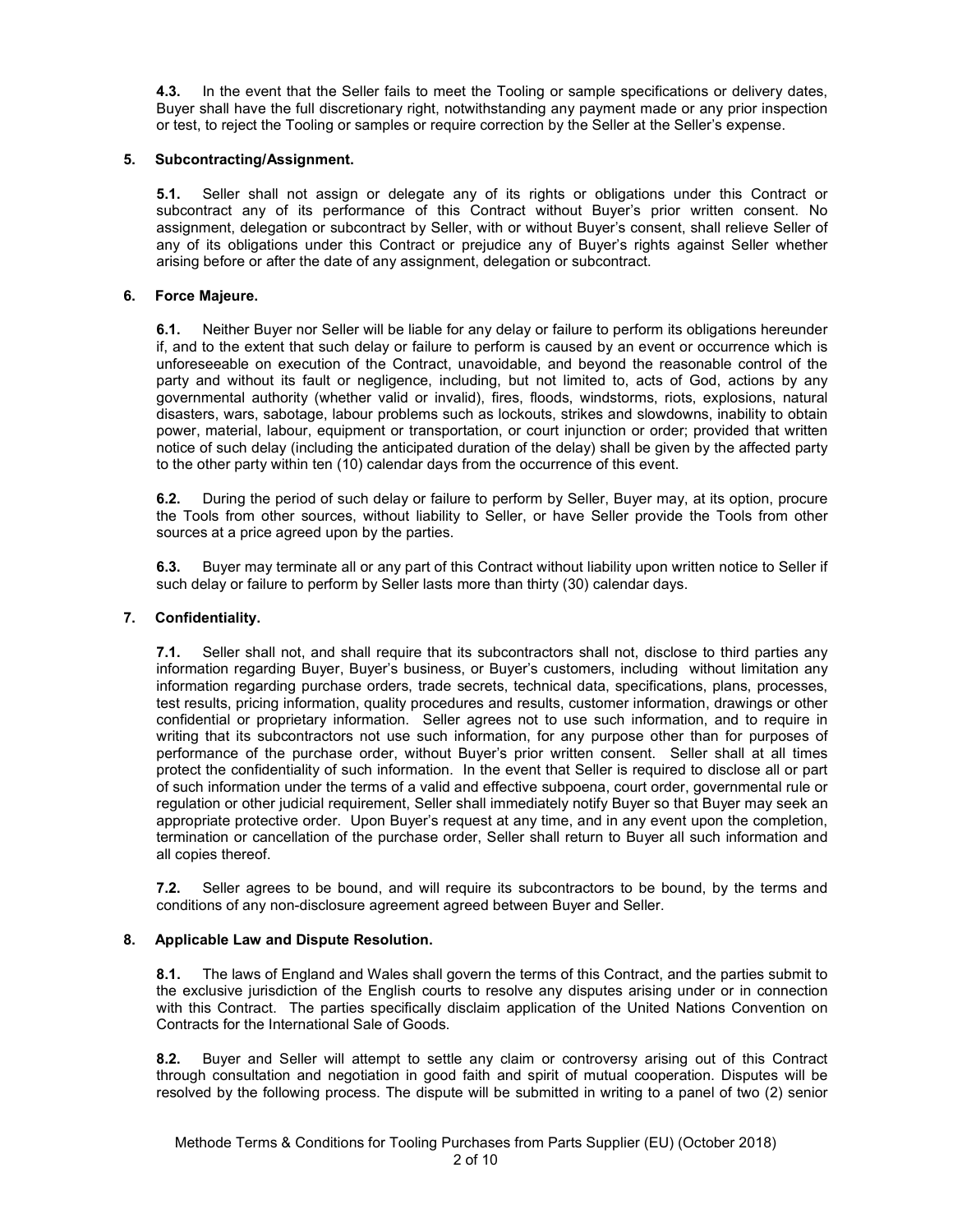executives of Buyer and Seller for resolution. If the executives are unable to resolve the dispute within fifteen (15) days, either party may refer the dispute to mediation, the cost of which will be shared equally by the parties, except that each party will pay its own attorney's fees. Within fifteen (15) days after written notice demanding mediation, the parties will choose a mutually acceptable mediator. Neither party will unreasonably withhold consent to the selection of the mediator. Mediation will be conducted in accordance with the CEDR Model Mediation Procedure. If the dispute cannot be resolved through mediation within forty-five (45) days, either party shall submit the dispute to a court or adjudicator of competent jurisdiction in England and Wales.

**8.3.** Use of any dispute resolution procedure will not be construed under the doctrines of laches, waiver, or estoppel to adversely affect the rights of either party. Nothing herein prevents either party from resorting directly to judicial proceedings if the dispute relates to Intellectual Property Rights, or interim relief from a court is necessary to prevent serious and irreparable injury to a party or others. Seller's performance under this Agreement will not be suspended during the pendency of any dispute.

## **9. Termination of Contract.**

**9.1.** Buyer may immediately terminate all or any part of this Contract by giving written notice to Seller in the event of the occurrence of any of the following or any other comparable events:

 Seller sells or leases, or offers to sell or lease, a material portion of its assets; or Seller sells or exchanges, or offers to sell or exchange, or causes to be sold or exchanged, a controlling interest in the shares of Seller;

 Seller is prevented from performing its duties in accordance with the Contract due to a Force Majeure event as detailed in Paragraph 6.

 Seller has been declared bankrupt or insolvent or an application has been filed for the commencement of recovery/ liquidation/ insolvency/bankruptcy/winding-up or similar proceedings;

 An essential portion of the fixtures and equipment of the Seller, which portion is necessary for the performance of the Tooling Contract or purchase order, becomes the object of a seizure, expropriation or boycott;

 Seller repudiates or breaches any of the terms of the Contract or purchase order, including Buyer's specifications, Seller's warranties, or delivery requirements; or

 Seller fails to make progress to the extent that in Buyer's reasonable belief, it will endanger timely and proper delivery of the Tools, goods or services, and Seller does not correct this situation within ten (10) calendar days (or such shorter period of time if commercially reasonable under the circumstance) after receipt of written notice from Buyer specifying such failure or breach.

**9.2. Termination for Convenience.** In addition to any other rights of Buyer to terminate this Contract, Buyer may, at its option, immediately terminate all or any part of this Contract, at any time and for any reason, by giving written notice to Seller. Upon such termination, Buyer shall pay to Seller the actual costs of work-in-process and raw materials incurred by Seller in furnishing the goods or services under this Contract to the extent such costs are reasonable in amount and are properly allocable or apportionable under generally accepted accounting principles to the terminated portion of this Contract; less, however, the sum of the reasonable value or cost (whichever is higher) of any goods or materials used or sold by Seller with Buyer's written consent, and the cost of any damaged or destroyed goods or material.

**9.3. Effect of Termination**. In the event of termination under this Paragraph 9, Seller shall continue work not cancelled and cease all cancelled work hereunder. Buyer may, in addition to any other rights, require Seller to transfer title and deliver to Buyer any completed goods or partially completed goods and materials, parts, Tools, dies, jigs, fixtures, plans, drawings, information, data and contract rights that Seller has specifically produced or acquired for the canceled portion of this Contract. Upon direction from Buyer, Seller shall also protect and preserve property in its possession or control in which Buyer or its customers have an interest.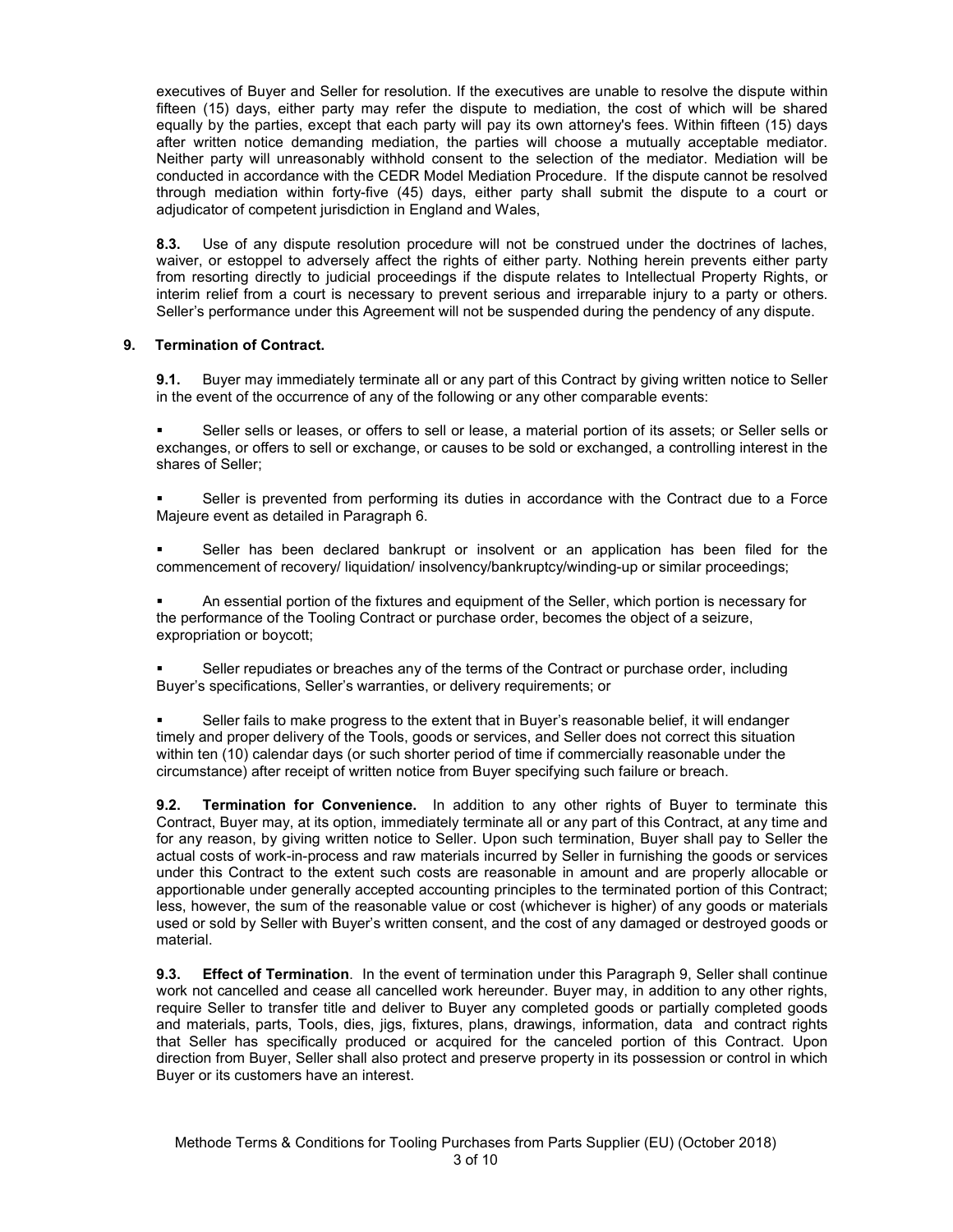**9.4. Amounts Payable.** In the event of termination under this Paragraph 9, Buyer shall pay to Seller the payments due as of the date of termination for all completed Tooling that fully conform to the requirements of this Contract and that have been transferred and delivered to Buyer. Under all circumstances and without regard to any quantities referenced in purchase orders, forecasts, quotation or planning documents, or any other documents, Buyer will not be liable for costs for finished goods, work-in-process or raw materials fabricated or procured by Seller in amounts in excess of those authorized by Buyer or for any undelivered goods that are in Seller's standard stock or that are readily marketable. Payments made under this Paragraph shall not exceed the aggregate price payable by Buyer for finished goods that would be produced or performed by Seller under delivery or release schedules outstanding at the date of termination. Buyer may withhold from any amount due under this Contract any sum Buyer determines to be necessary to protect Buyer or Buyer's customers against loss because of outstanding liens or claims of former lien holders. Except as provided in this Paragraph, Buyer shall not be liable for and shall not be required to make payments to Seller, directly or on account of claims by Seller's subcontractors, for loss of anticipated profit, unabsorbed overhead, interest on claims, product development and engineering costs, facilities and equipment rearrangement costs or rental, unamortized depreciation costs, human resource cost or general and administrative burden charges resulting from or arising out of termination of this Contract.

**9.5. Claims.** Within sixty (60) days from the effective date of termination and as a condition to any payment hereunder, Seller shall submit a comprehensive termination claim to Buyer, with sufficient supporting data to permit Buyer's auditors to verify and substantiate the claim, and shall thereafter promptly furnish such supplemental and supporting information as Buyer may request. Buyer, or its agents, shall have the right to audit and examine all books, records, facilities, work, material, inventories, and other items relating to any termination claim of Seller.

### **10. Payment Terms.**

**10.1.** Payment terms are set forth in the purchase order and related documents and are incorporated into these terms.

**10.2.** Seller shall issue to Buyer an original invoice upon delivery of goods or services that shall include Buyer's contract and/or order number and line item number. Unless otherwise approved by Buyer in writing, Seller shall not bill Buyer for the goods at prices higher than stated on the purchase order. Seller shall accept payment by check or, at Buyer's discretion, other cash equivalent (including electronic transfer of funds). Seller shall promptly repay Buyer any amounts paid in excess of amounts due Seller.

**10.3.** Unless otherwise provided by this Contract, the price of this Contract includes, and Seller is liable for and shall pay, all taxes, duties, and similar levies imposed on Seller. Buyer shall not be responsible or liable for any tax, duty or similar levy against Seller.

**10.4.** At its expense, Buyer, Buyer's customer or their respective third-party designee may enter Seller's premises on reasonable notice and during normal business hours to inspect and audit Seller's documents relating to Buyer's business to substantiate the charges invoiced under this Contract, including, but not limited to, any charges resulting from termination or cancellation. Seller shall keep a separate account of the cost of all goods or services provided under this Contract in accordance with generally accepted accounting principles, and shall preserve all pertinent documents for the purpose of auditing charges invoiced by Seller for a period of three (3) years after the termination of this Contract, or such longer period as Buyer specifies in this Contract. Where Seller utilizes the services of third parties, Seller shall include in its contracts with such third parties a "right to audit" clause with terms and conditions similar to those set out in this Paragraph 10.4.

## **11. Warranty.**

**11.1.** Seller warrants that the Tooling and any services provided will: (a) conform to the specifications, technical standards, drawings, samples, or descriptions that have been furnished, specified or approved by Buyer; (b) comply with all laws and regulations including, but not limited to, national standards, trade standards, and local standards; (c) be merchantable and suitable for the purpose intended; (d) be wholly new and contain new components and parts unless authorized in writing by Buyer; (e) be free from defects in materials and workmanship; (f) be free from defects in design to the extent furnished by Seller, even if the design has been approved by Buyer; and (g) not contain any

Methode Terms & Conditions for Tooling Purchases from Parts Supplier (EU) (October 2018) 4 of 10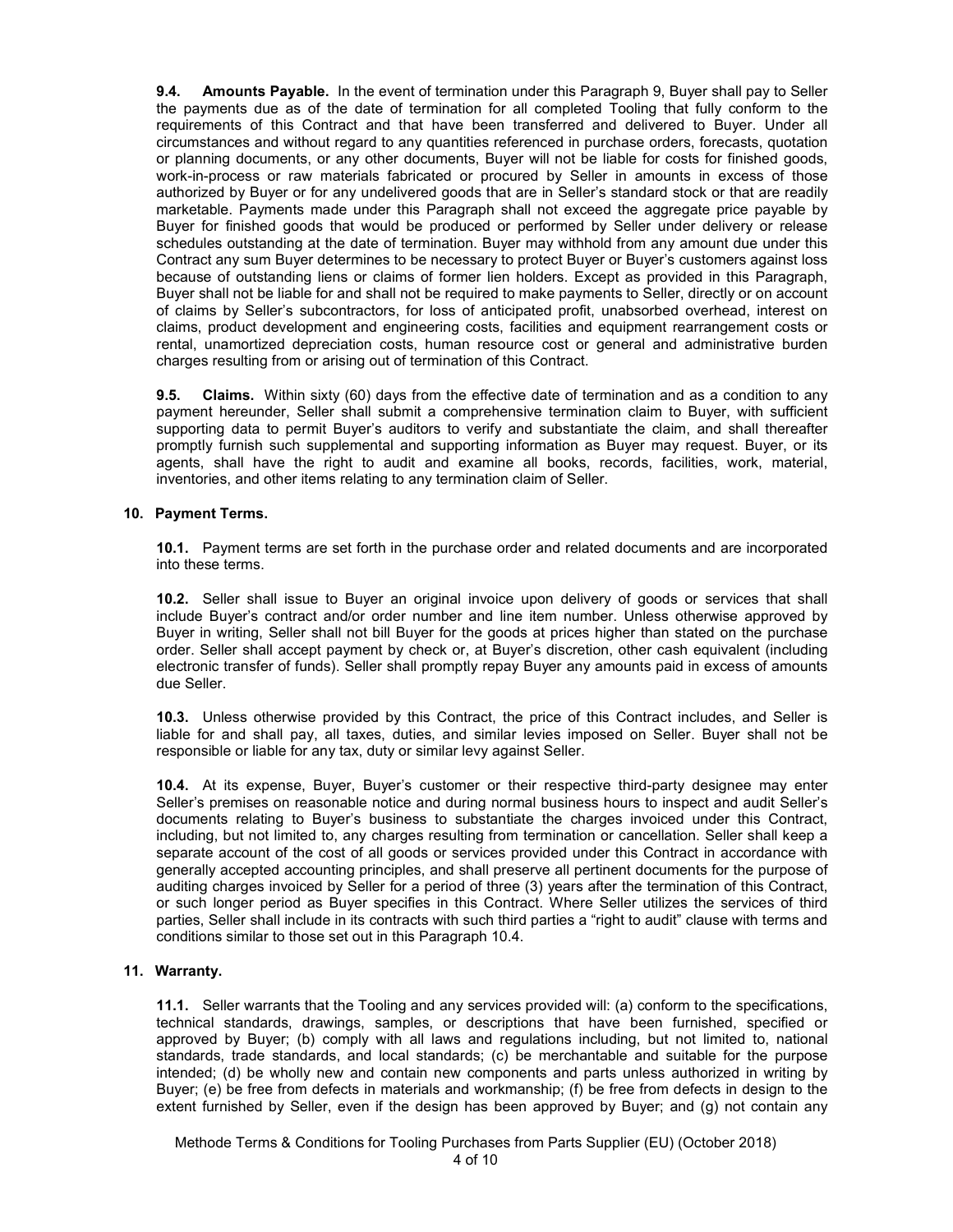counterfeit parts, components or materials. Counterfeit is defined to include, but is not limited to any item that (i) is an illegal or unauthorized copy or substitute of an original manufacturer item; (ii) does not contain the proper external or internal materials or components required by the original manufacturer or that is not constructed in accordance with original manufacturer design; (iii) is used, refurbished or reclaimed but Seller represents as being a new item; (iv) has not successfully passed all original manufacturer required testing, verification, screening and quality control but that Seller represents as having met or passed such requirements; or (v) has a label or other marking intended, or reasonably likely, to mislead a reasonable person into believing a non-original manufacturer item is a genuine original manufacturer item when it is not.

**11.2.** The warranty period begins on the date the Tooling is completed or first put in service and extends for a period that is the later of: (a) expected lifetime per the purchase order or other Contract documents; (b) Seller's standard warranty for similar goods and/or services; (c) Buyer's standard warranty for similar goods and/or services; or (d) the warranty provided under applicable laws or industry regulations. This warranty shall survive inspection, test and acceptance of, and payment for, the Tooling. This warranty shall run to Buyer and its successors, assigns, customers and users of the Tooling and/or services covered by this Contract. To the extent such Tooling contains components or parts that are obtained from third parties, which components or parts are the subject of any express or implied warranty, Seller shall take all commercially reasonable steps necessary and shall in good faith cooperate with Buyer to obtain for Buyer the benefit of such warranty, including, without limitation, by producing evidence to support Buyer's warranty claim. Seller warrants that the goods and/or services do not infringe, misappropriate or otherwise make unauthorized use of any Intellectual Property Rights of any third party, and that the goods and/or services delivered under this Contract do not infringe any Intellectual Property Rights of any third party.

**11.3.** In the event that the Tooling or the parts manufactured from the Tooling do not conform to the warranties or the requirements of the purchase order, specifications, requirements or related documents, Buyer shall have the full discretionary right, notwithstanding any prior payment or inspection or test, to reject the Tooling and receive reimbursement for prior payments, or require correction by the Seller at the Seller's expense. Seller shall, if requested by Buyer, reimburse Buyer for any incidental and consequential damages caused by such defective or nonconforming Tools or Parts. Seller shall bear all costs, expenses and loss incurred as a result of nonconformance to the warranties. Seller shall indemnify, defend and hold harmless Buyer and it customers against all losses, liabilities, and damages arising out of any alleged defect, breach of warranty or actual or alleged negligence or fault of the Seller.

## **12. Capacity.**

**12.1.** Seller warrants that the Tooling has the capacity to attain the standard weekly requirement ("SWR") set forth in the tooling purchase order and related documents. Seller must demonstrate the Tooling's ability to meet the requirements of the standard weekly requirement. Seller must also demonstrate that the Tooling is capable of the maximum weekly requirement ("MWR"), defined as the standard weekly requirement plus 20%, without any additional cost to Buyer or Buyer resources (including additional equipment or tooling) on a sustained basis. Tooling that cannot support the standard weekly requirement and maximum weekly requirement requires Buyer's prior written approval. Seller also warrants that the Tooling has the capacity to meet the Lifetime Volume set forth in the purchase order. Lifetime Volume shall only include parts that are accepted by Buyer. Seller agrees to cooperate with Buyer's periodic capacity analysis for purposes of assessing Seller's capacity.

**12.2.** Seller shall maintain Tooling in the name of Buyer and for Buyer's benefit for at least fifteen (15) years after parts are out of production or as specified in the purchase order unless Seller receives Buyer's written notice authorizing Seller to scrap Tooling. In the event Buyer has authorized the scrap of Tooling, Seller shall dispose of such Tooling in accordance with Buyer's instructions and shall permit Buyer to be present at site to ensure such compliance.

### **13. Intellectual Property Rights.**

**13.1** "Intellectual Property Rights" means any and all: (a) copyrights, and patents; (b) rights relating to innovations, know-how, trade secrets, and confidential, technical, and non-technical information; (c) moral rights, author's rights, and rights of publicity; and (d) other industrial, proprietary and intellectual property-related rights anywhere in the world, that exist as of the date hereof or hereafter come into

Methode Terms & Conditions for Tooling Purchases from Parts Supplier (EU) (October 2018) 5 of 10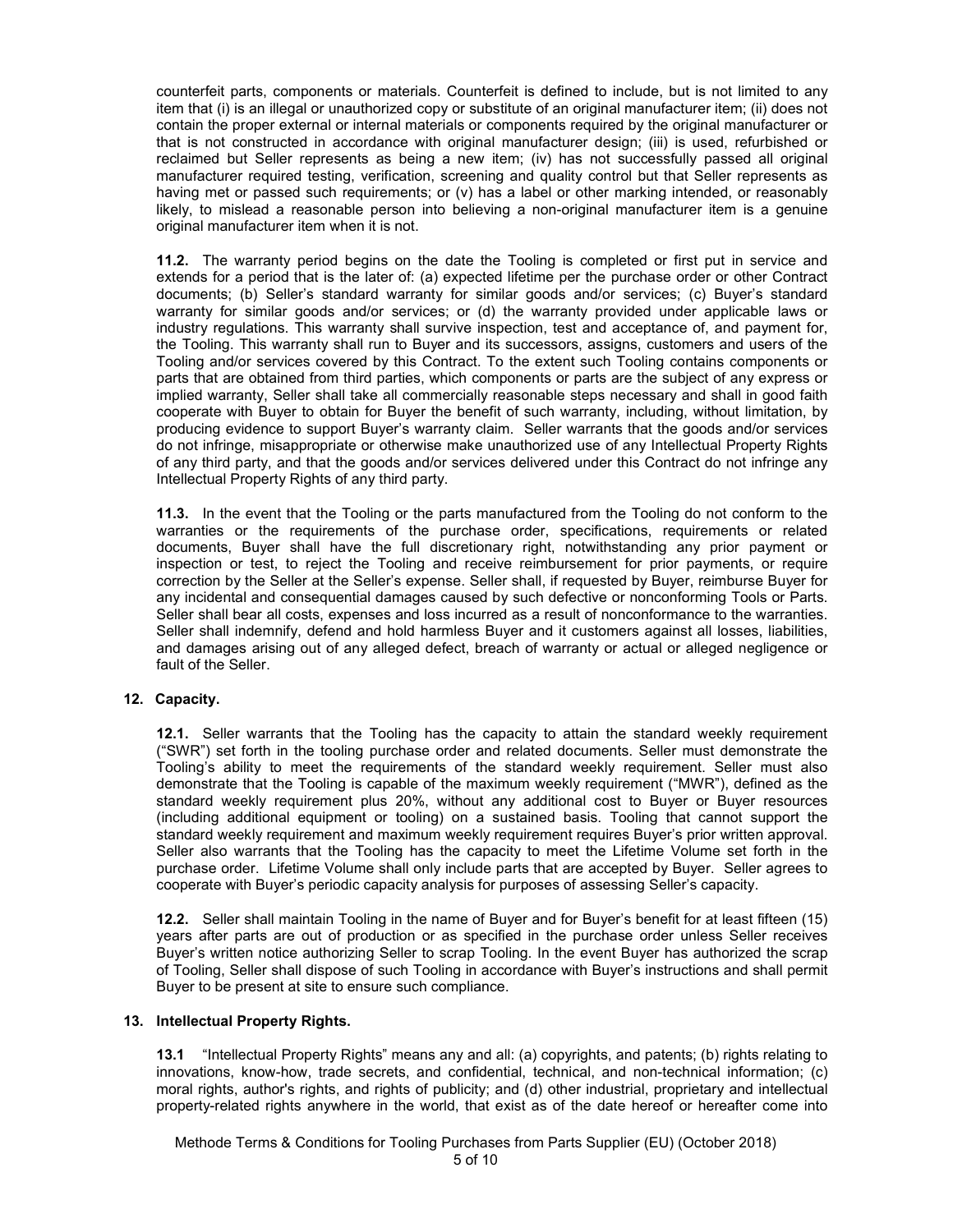existence, and all renewals and extensions of the foregoing, regardless of whether or not such rights have been registered with the appropriate authorities in such jurisdictions in accordance with the relevant legislation provided that Intellectual Property Rights shall not include trade marks, services marks or other indicia of origin. "Background Intellectual Property Rights" means any Intellectual Property Rights developed or acquired by a party which does not qualify as Developed Intellectual Property Rights. "Developed Intellectual Property Rights" means all Intellectual Property Rights (including, but not limited to, all analyses, recommendations, reports, memoranda, manuscripts, discoveries, designs, inventions or innovations, and in each case, whether or not copyrightable or patentable) developed, written, conceived, discovered or made by Seller, its subcontractors, or employees, which (a) are developed in whole or in part during the course of performance of activities under this Contract and paid for by Buyer (or a customer of Buyer), or (b) are customizations, modifications, enhancements or derivatives of any Intellectual Property Rights of Buyer or its licensors, or (c) are developed jointly by Buyer and Seller during the course of performance of this Contract; excluding, in each case, any Intellectual Property Rights the ownership of which is specifically addressed in a separate written contract between Buyer and Seller.

**13.2** All Developed Intellectual Property Rights shall be the exclusive property of Buyer. Seller agrees to execute all papers and provide reasonable assistance to Buyer necessary to vest ownership in Buyer, and also to maintain the active status, of all such Developed Intellectual Property Rights. Unless otherwise expressly authorized by Buyer in writing, Seller shall not use for any other purpose than the performance of this Contract or manufacture, sell or otherwise dispose to third parties any goods made by Seller or its subcontractors using Buyer's Property or Buyer's Intellectual Property Rights.

**13.3** Seller grants Buyer a perpetual, irrevocable, worldwide, nonexclusive, royalty-free license (with rights to grant sublicenses through multiple tiers) under Seller's Background Intellectual Property Rights to sell, copy, distribute, display, perform, repair, rebuild, adapt, use, and otherwise freely exploit in any and all media now known or later developed, all goods which Seller provides or has provided to Buyer in connection with this Contract. Buyer acknowledges that the foregoing license allows Buyer to fully utilize and exploit all goods and services sold by Seller to Buyer hereunder, but does not confer to Buyer the right to manufacture or have manufactured any such goods. Seller grants Buyer a perpetual, irrevocable, worldwide, nonexclusive license (with rights to grant sublicenses through multiple tiers) to use, modify, install, compile, copy and run any software which operates on such goods supplied by Buyer, but shall not distribute any copies of such software separately from such goods.

**13.4** Seller agrees to provide to Buyer the current or final Tooling drawings and data upon completion of Buyer's reimbursement obligation. Seller agrees that the designs, drawings, Tooling and samples are not to be reproduced in any form without Buyer's prior consent in writing.

**13.5** Seller hereby represents and warrants to Buyer that all materials, devices, services, processes and other information that Seller uses, copies or adapts hereunder are created originally by Seller and/or are licensed lawfully to Seller, with rights to allow Seller to comply with this Contract.

**13.6** Upon the occurrence of a Supply Interruption Event, Seller grants Buyer a perpetual, irrevocable, worldwide, nonexclusive license (with rights to grant sublicenses through multiple tiers) under Seller's Background Intellectual Property Rights to make, have made, sell, copy, distribute, display, perform, adapt and use, make derivative works, embed and otherwise freely exploit in any and all media now known or later developed, all materials and other information which Seller provides or has provided to Buyer in connection with this Contract to the extent necessary for Buyer or its designees to manufacture goods supplied by Seller under this Agreement for the remainder of the lifetime of the Buyer program utilizing the goods supplied by Seller. A "Supply Interruption Event" means (a) the failure by Seller to deliver goods under this Contract in material breach of the provisions of this Contract and such default is not cured within ten (10) days, (b) the insolvency of Seller, the entry by Seller into voluntary or involuntary bankruptcy, or the filing against Seller of a petition in bankruptcy filed against it (if such petition is not dismissed within sixty (60) days after the applicable stay becomes effective), or the appointment of a receiver with respect to all or substantially all of Seller's assets, or the cessation of the conduct of business by Seller in the ordinary course, (c) an event of force majeure, including without limitation, political or labour unrest or natural disaster, that interrupts the manufacture and/or supply of goods under this Contract if such force majeure event lasts longer than thirty (30) days; (d) repudiation of this Agreement by Seller, or (e) termination of this Contract by cause by reason of a material breach by Seller.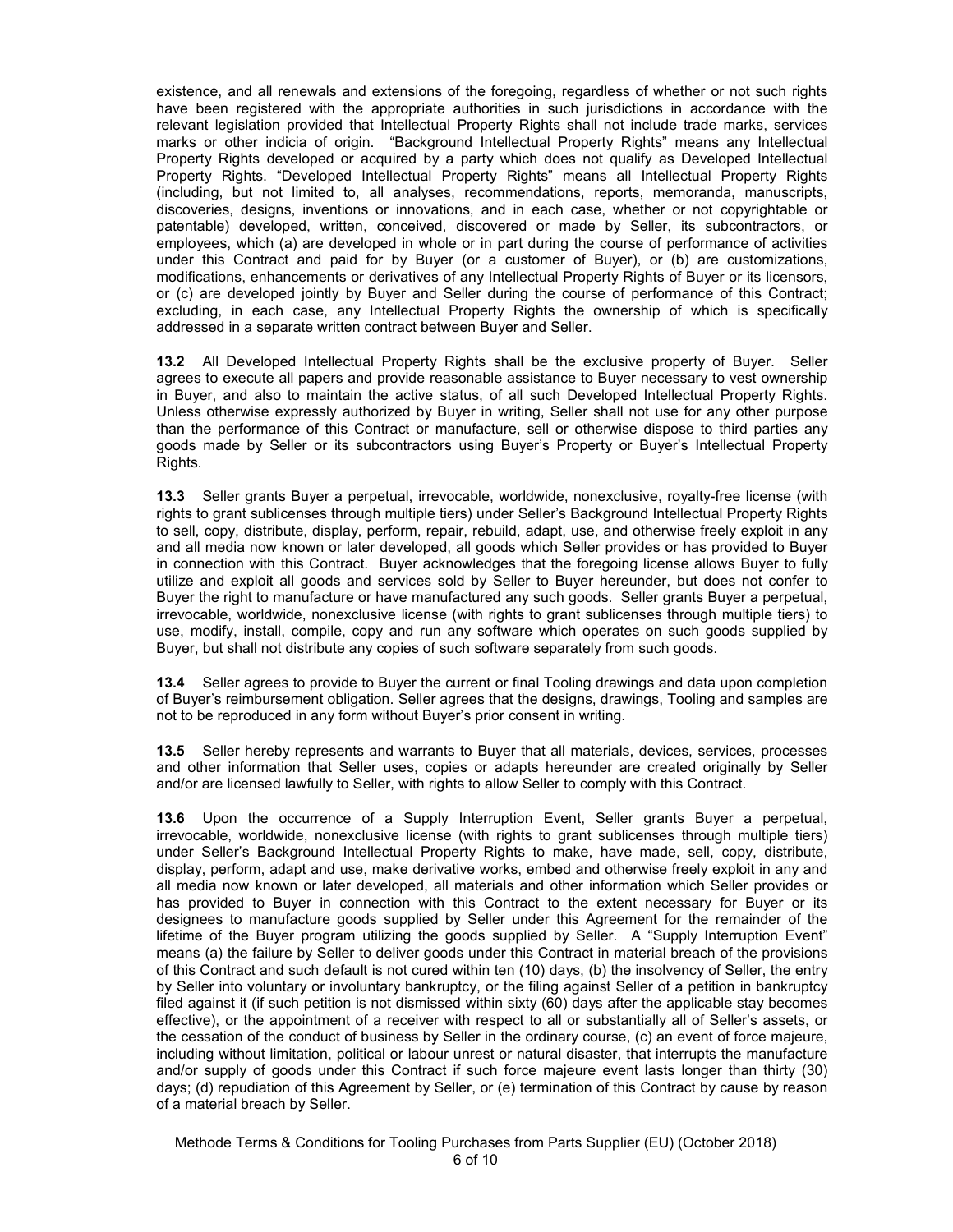**13.7**. If requested in writing by Buyer, Seller grants Buyer a perpetual, irrevocable, worldwide, nonexclusive license (with rights to grant sublicenses through multiple tiers) on Commercially Reasonable Terms under Seller's Background Intellectual Property Rights to make, have made, sell, import, distribute, adapt and use and otherwise exploit all Intellectual Property Rights to the extent necessary for Buyer or its designees to manufacture goods supplied by Seller under this Agreement for the remainder of the lifetime of the Buyer program utilizing the goods supplied by Seller. For purposes of this Paragraph, "Commercially Reasonable Terms" shall include a commercially reasonable royalty and take into account, among other reasonable commercial considerations, the relative technical or other contributions by the parties and the level of business offered to the Seller and the Buyer (or the Buyer's customer's).

### **14. Title.**

**14.1** All Tooling, supplies, materials, drawings, data, machinery, equipment, jigs, dies, gauges, fixtures, moulds, patterns and other items furnished by Buyer or its customer, either directly or indirectly, to Seller to perform this Contract, or for which Seller has been reimbursed by Buyer or its customer, shall be and remain the property of Buyer and held by Seller on a bailment basis ("Buyer's Property").

**14.2** Title to the Tooling and other Buyer's Property shall transfer to Buyer after Buyer has performed its payment obligation hereunder. Seller warrants that such Tooling and Buyer's Property shall be free from any security interest, lien, encumbrance or claim and of good title. Seller acknowledges that Buyer has the sole and exclusive title to Buyer's Property.

**14.3** In the event the Tooling is amortized through the delivery of parts or financed by a separate leasing agreement, the ownership of the Tools will pass to Buyer after acceptance of the Tools.

**14.4** All Buyer's Property, including Tooling, is subject to withdrawal at Buyer's direction upon reasonable notice and payment of freight. To the extent permitted by law, Seller waives its rights to object to the repossession of the Buyer's Property by the Buyer. No pulling charges will be considered should Buyer exert its right to repossess Buyer's Property.

**14.5** As to Buyer's Property, the Seller will:

a) properly house and maintain such property on Seller's premises,

b) prominently mark and identify as Buyer or its customer's property using Buyer's or Seller's tool tags as set forth in the purchase order and related documents, and otherwise cooperate with Buyer's procedures regarding the identification of Buyer's Property,

c) refrain from commingling it with the property of Seller or with that of a third party,

d) adequately insure it with reputable insurers for full replacement value against loss or damage. Upon request, the Seller shall provide Buyer a certificate of insurance evidencing the insurance coverage, and

e) promptly notify Buyer if Buyer's Property is lost, stolen, damaged or destroyed.

While in its possession, Seller, at Seller's expense, shall maintain the Buyer's Property in good condition and immediately replace any items, which are lost, destroyed or become worn out. All repaired or replaced Buyer's Property shall be the property of the Buyer. Seller shall be responsible for the wear and repair of Buyer's Property within the Lifetime Volume indicated in the purchase order and related documents and shall do so at no additional cost to Buyer. None of the Buyer's Property shall be removed from Seller's premises without Buyer's written consent. Seller shall keep such records in relation to the Tooling as Buyer may reasonably require. None of Buyer's Property shall be used in the production, manufacture or design of any goods or materials except to the order of Buyer. Seller shall not sell or otherwise dispose of Buyer's Property except where specifically authorized by Buyer in writing.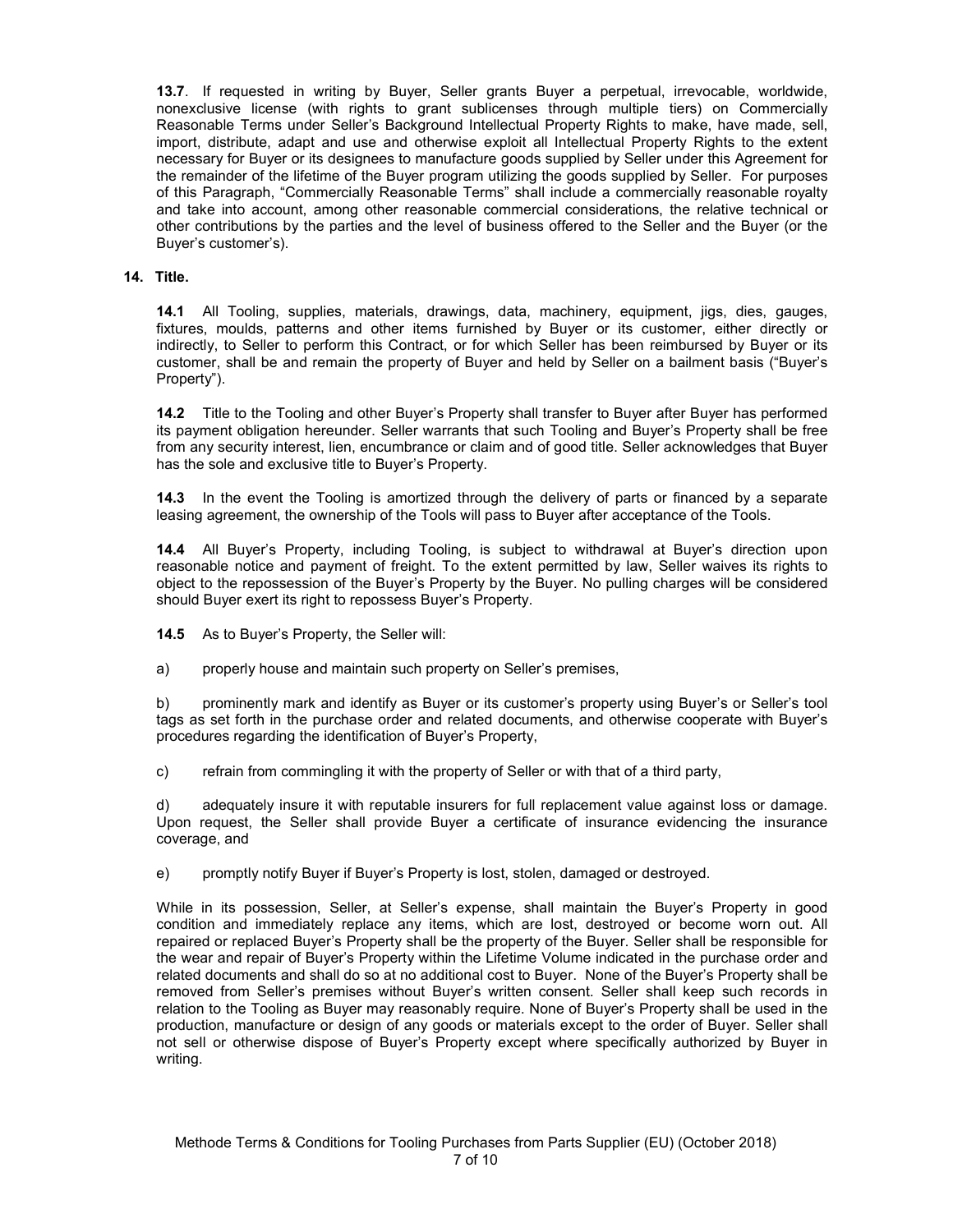**14.6** Seller's responsibility continues beyond the expiry date of the related parts Purchase Order. If the Tooling is not utilized to produce any parts for a period of two years, Seller shall so notify Buyer and request instructions as to the disposition of the Tooling.

**14.7** Seller shall periodically inform Buyer about the status of the Tooling related to its lifetime and conditions and will immediately advise if Tooling should be replaced.

**14.8** Seller will require its subcontractors to be bound, through the use of consistent contractual terms, to the terms and conditions of this Paragraph 14.

### **15. Remedies.**

**15.1** Subject to any specific provisions in this Contract, Seller shall be liable for any damages incurred by Buyer as a result of Seller's failure to perform its obligations in the manner required by this Contract. The rights and remedies reserved to Buyer in this Contract shall be cumulative, and additional to all other or further remedies provided in law or equity.

### **16. No Implied Waiver.**

**16.1** The failure of either party at any time to require performance by the other party of any provision of this Contract shall in no way affect the right to require such performance at any time thereafter, nor shall the waiver of either party of a breach of any provision of this Contract constitute a waiver of any succeeding breach of the same or any other provision.

### **17. Relationship of Parties.**

**17.1** Seller and Buyer are independent contracting parties and nothing in this Contract shall make either party the agent or legal representative of the other for any purpose whatsoever, nor does it grant either party any authority to assume or to create any obligation on behalf of or in the name of the other.

### **18. Setoff/Recoupment.**

**18.1** In addition to any right of setoff or recoupment provided by law, Buyer shall have the right to setoff against or to recoup from any amounts due to Seller from Buyer under this Contract.

### **19. Customs; Export Controls.**

**19.1** Credits or benefits resulting or arising from this Contract, including trade credits, export credits or the refund of duties, taxes or fees, shall belong to Buyer. Seller shall provide all information necessary (including written documentation and electronic transaction records) to permit Buyer to receive such benefits or credits, as well as to fulfill its customs related obligations, origin marking or labeling requirements and local content origin requirements, if any.

**19.2** Seller will not violate, and will not cause Buyer to violate, any export control laws (e.g. by transshipping goods through, or supplying goods or services, from sanctioned countries). Seller agrees to comply with applicable export control and sanctions laws and regulations of the United States of America, of member States of the European Union, and any other relevant country (the "Export Control Laws"). Export licenses or authorizations necessary for the export of goods or performance of services hereunder shall be the responsibility of Seller unless otherwise indicated in this Contract, in which event Seller shall provide such information as may be necessary to enable Buyer to obtain such licenses or authorizations. Seller shall undertake such arrangements as necessary for the Tooling to be covered by any duty deferral or free trade zone program(s) of the country of import.

### **20. Compliance with Law.**

**20.1** Seller, and all goods and services provided by Seller, shall comply with all applicable national, state, provincial, and local laws, ordinances, rules, and regulations, including those relating to the manufacture, labeling, transportation, importation, exportation, licensing, approval or certification of the goods or services, environmental matters, data protection and privacy, wages, hours and conditions of employment, subcontractor selection, discrimination, occupational health/safety and motor vehicle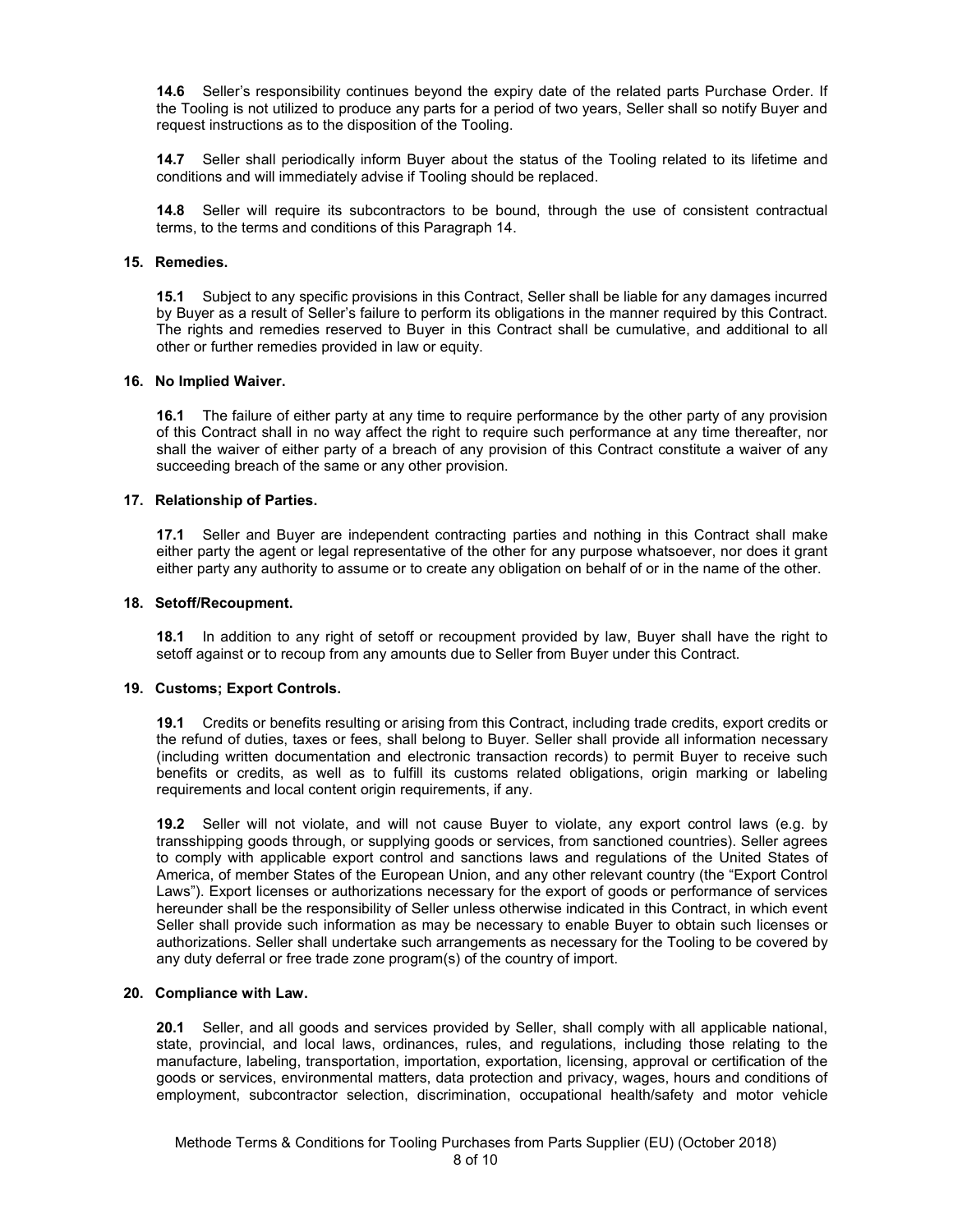safety. Where required, Tools shall bear the relevant CE Certificate. Seller warrants and represents that neither it nor any of its subcontractors will utilize child, slave, prisoner or any other form of forced or involuntary labour, or engage in abusive employment or corrupt business practices, in the supply of goods or provision of services under this Contract. Seller agrees to comply with all applicable anticorruption laws, including, without limitation, the U.S. Foreign Corrupt Practices Act and the U.K. Bribery Act of 2010, and that neither it nor any of its subcontractors, vendors, agents or other associated third parties will engage in any form of commercial bribery, nor directly or indirectly provide or offer to provide, anything of value to or for the benefit of, any official or employee of a governmental authority or of any government-owned, government controlled or government-affiliated entity to obtain or retain any contract, business opportunity or other business benefit, or to influence any act or decision of that person in his/her official capacity. At Buyer's request, Seller shall certify in writing its compliance with the foregoing. Seller will indemnify and hold Buyer harmless from and against any liability, claims, demands or expenses (including, without limitation, legal or other professional fees) arising from or relating to Seller's noncompliance.

## **21. Kickbacks.**

**21.1** Seller represents, warrants, covenants and agrees that Seller and its directors, employees, agents, servants, representatives do not and will not give or ask to be given anything of value including, but not limited to, any money, goods or services to Buyer and its directors, employees, agents, servants or representatives, directly or indirectly, so as to influence the objective and just business decision to be made. Seller represents and warrants, on an ongoing basis, that it complies with and adheres to all provisions of the UK Bribery Act 2010 and its amendments. Seller and Buyer are committed to conducting their business based on the principle of "fair dealing" and each agrees that it has established or will establish a system to ensure that itself and its directors, employees, agents, servants and representatives will not accept kickbacks or bribes or receive any improper commission or personal benefit.

## **22. Methode Supplier Code of Conduct.**

**22.1** Seller shall comply, and shall cause all its subcontractors to comply, with Methode's Supplier Code of Conduct and any applicable supplements in effect. Methode's Supplier Code of Conduct is available online at http://supplier.methode.com or from Buyer's purchasing representative.

## **23. Advertising.**

**23.1** Seller shall not, and shall require that its subcontractors shall not, without first obtaining the written consent of Buyer, in any manner advertise or publish the fact that Seller has contracted to furnish Buyer the goods or services covered by this Contract, or use any trade marks or trade names of Buyer, regardless of whether such marks are registered or otherwise identified as trade marks or trade names, in Seller's advertising or promotional materials.

### **24. Insurance.**

**24.1** Seller shall purchase and maintain insurance coverage with reputable carriers in the amounts and of the types acceptable to Buyer and adequate to meet the requirements of the laws and regulations of the country, state, or other governmental division in which the work or any portion of work is performed and to ensure the performance of this Contract and Seller's legal and stable operation. At Buyer's request, Seller shall furnish certified copies of certificates of insurance reflecting compliance with the requirements herein. Such certificates shall be kept current during the term and warranty period of this Contract, and shall provide for thirty (30) calendar days' prior written notice to Buyer from the insurer of any termination or reduction in the amount or scope of coverage. Seller's furnishing of certificates of insurance or purchase of insurance shall not release Seller of its obligations or liabilities under this Contract. By requiring insurance herein, Buyer does not represent that coverage and limits will necessarily be adequate to protect Seller.

### **25. Miscellaneous.**

**25.1** In the event that these terms or the purchase order shall be translated for any reason, the English version will govern.